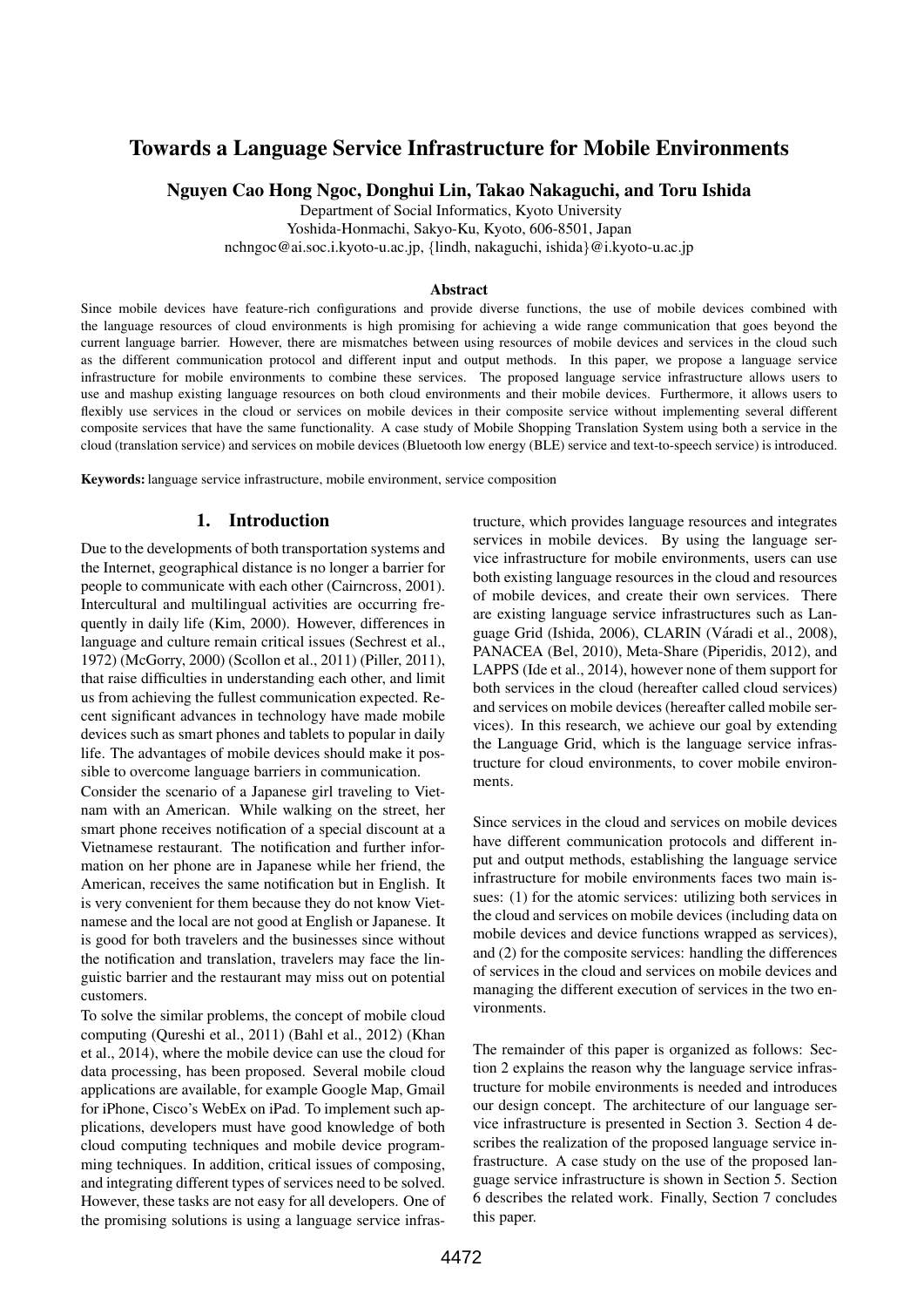# 2. Language Service Infrastructure for Mobile Environments

# 2.1. Why Language Service Infrastructure for Mobile Environments?

Since 2006, Language Grid (Ishida, 2006) (Murakami et al., 2010) (Ishida, 2011) (Ishida et al., 2012), the language service infrastructure, has been operated. The language resources are wrapped as services and provided those services to users. Although Language Grid is the language infrastructure supporting people in intercultural and multilingual activities, Language Grid provides only cloud language services and the infrastructure to combine them. There are many scenarios in which the combination of both services in the cloud and services on mobile devices will bring many benefit to users.

With the rapid growth in hardware complexity and services, mobile devices now offer many sophisticated functions such as speech recognition, text-to-speech, Bluetooth low energy (BLE) links, gesture recognition, camera, text service. The use of mobile devices to assist people in overcoming language barriers is becoming more and more popular such as translation via an image of unknown word, the spoken word, and gestures. There are many such applications that take advantage of the display screen, microphone, speaker, camera, gesture which are unique functions in mobile devices for translation. The use of available functions in mobile devices as well as the cloud services brings us several advantages such as providing more alternatives in selecting a service, and utilizing unique functions that are used on-site as sensor services (for example the camera, gesture, BLE). These functions cannot be replaced by cloud services.

Thus, the use of resources and services on mobile devices as well as resources and services in the cloud is essential. However, currently, there is no infrastructure that can support those tasks easily. Each developer has to find his or her own solution for creating such applications, which is time consuming. A language service infrastructure for mobile environments is required.

# 2.2. Design Concept

Given the necessity of combining cloud services and mobile services, we need a language service infrastructure that provides language resources and can integrate with mobile services so that users can create and use their own services. Using this infrastructure, users can invoke existing language resources which are registered on the language platform such as Google translation service, Bing translation services, Baidu translation service, SYSTRANet, Standford POS Tagger, SVMTool. Moreover, users can compose those existing resources with not only their own language resources in their mobile devices but also their mobile device functions which already wrapped as services to create their required composite services. The language service infrastructure for mobile environments that fulfills our design concept is described in Figure 1:

• Resource: includes the mobile device resources such as device functions and user's data (for example: parallel texts) and the existing cloud resources.





- Atomic service: includes Mobile Atomic Services and registered language services in the cloud. Mobile Atomic Services can be atomic languages services on mobile devices or mobile device functions wrapped as services.
- Composite service: Atomic services can be composed by the Web service workflows. A services described by a workflow is called a composite service. Various composite services can be made, including the mobile services and cloud services.
- Application: can be any application which utilize the composite service via the language service infrastructure on mobile devices.

# 3. Architecture

The main idea of this design concept is an appropriate infrastructure to combine the services in the cloud and services on mobile devices. However, these services have different characteristics, for instance, the input and output method, the communication protocol. While services in the cloud usually require input and output parameters, services on mobile devices sometimes does not require all those parameters because service on mobile devices use device components as input and output. The input component can be the microphone, the camera, the geoloc, the compag, the gesture; the output component can be the display screen, the speaker, the vibration sensor. With regard to the communication protocol, mobile services use intra-device connections while cloud services need an Internet protocol. Therefore, our proposed framework includes appropriate modules to deal with those issues.

# 3.1. Overall Framework

The language service infrastructure for mobile environments consists of four main components: Service Supervisor, Grid Composer, Service Database and Service Container. The idea of Grid Composer Component and Service Database Component are those of the Language Grid (Murakami et al., 2011) but some unnecessary modules are omitted. In fact, Service Supervisor Component Service Container Component are modified.

• Service Supervisor: controls service invocation by service users. This component is in charge of both intergrid and intra-grid execution of services.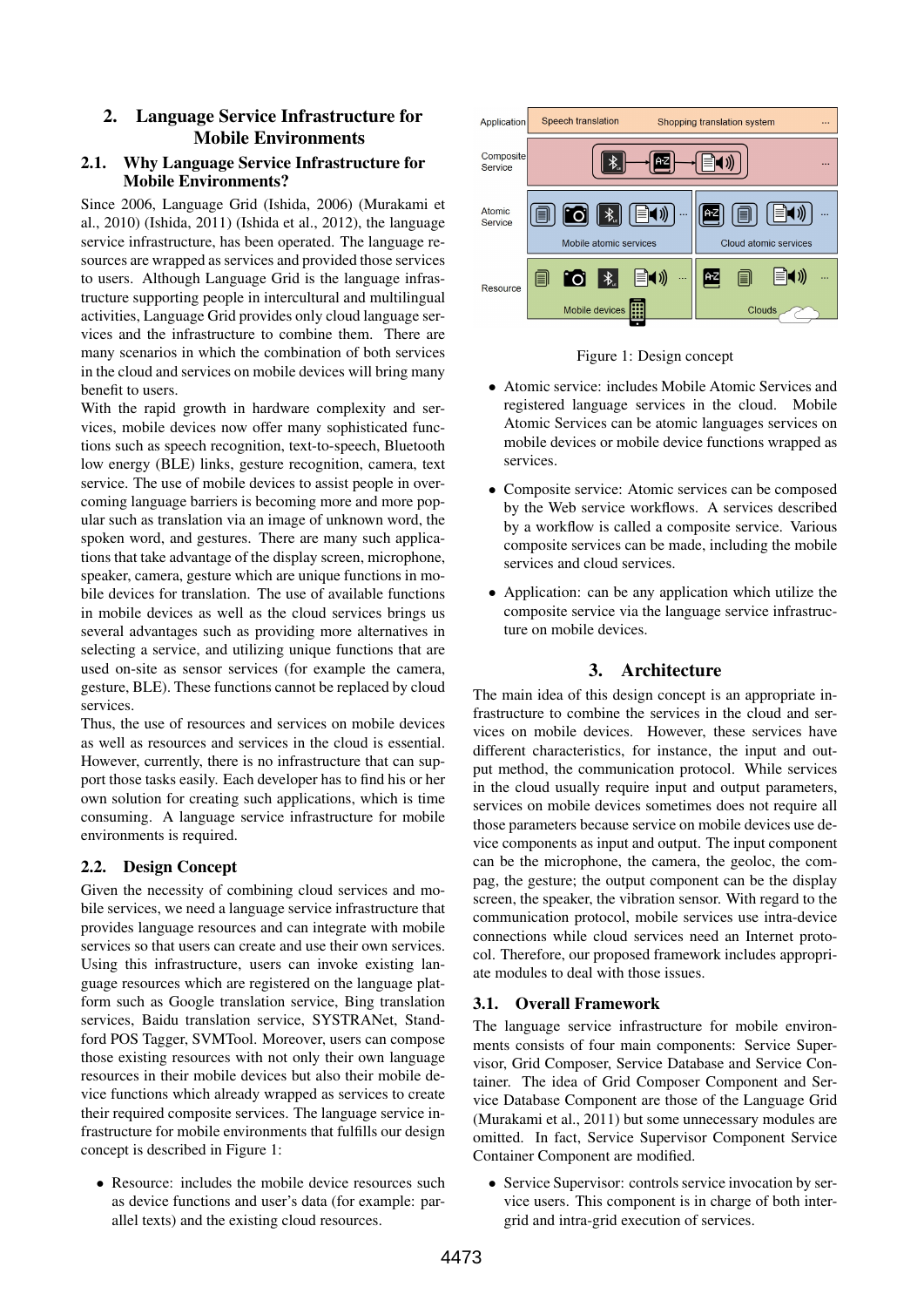

Figure 2: Overall framework

- Grid Composer: creates a grid network within its services grid. Though Language Grid supports inter-grid network to share service information across grids, our framework does not support it and we omit the intergrid data access module.
- Service Database: is a repository to store various types of service information.
- Service Container: consists of all services such as composite services, mobile atomic services, and some modules which control the execution of those services.

Figure 2 describes the overall framework of the language service infrastructure for mobile environments.

### 3.2. Service Supervisor

The *Service Supervisor* controls service invocation by service users. Similar to Language Grid, the control covers access endpoint locating, and access logging. The *User Request Handler* extracts from the service request the information necessary to invoke a service. The extracted information is sent to the *Invocation Processor*, which executes the sequence of pre-process, service invocation, postprocess, and logging.

In order to establish method invokers for both cloud services and mobile services, both *Inter-Grid Executor* and *Intra-Grid Executor* are needed. The *Intra-Grid Executor* is responsible for creating method invokers for services on *Service Container* while the module *Inter-Grid Executor* is responsible for creating method invokers for cloud services. In *Inter-Grid Executor*, *SOAP Method Invoker* (SOAP MI) uses SOAP to communicate with services while *JSRPC MI* uses JSON-RPC. *SOAP MI* encodes a method invocation request as a SOAP request and decodes SOAP response to return object. *SOAP MI* and *JSRPC MI* have same functionality as in the original Service Grid.

This component is modified to deal with the differences in communication method between cloud services and services on the mobile services. For example, in order to use the speech recognition service in mobile devices, *Java Method Invoker* (Java MI) is used while in order to use the translation service in the cloud such as Google translation service, *SOAP MI* is used. The composite service that consists of speech recognition service and Google translation service for translating the voice message to another language needs to satisfy the different communication methods of its two atomic services. Therefore, *Intra-Grid Executor* as well as *Inter-Grid Executor* are played the important role in our framework.

### 3.3. Grid Composer

The *Intra-Grid Data Access* provides read and write interfaces for the *Service Database*. Though we actually do not need to compose grid because we focus on combining mobile services and cloud services inside mobile devices, we keep the *Grid Composer* module so that we will be able to support inter-grid connection in the future.

### 3.4. Service Container

The *Service Container* executes composite services and atomic services. The *Mobile Atomic Service* that executes atomic services by wrapping resources (including mobile data and device functions) as services with standard interfaces. The *Composite Service* provides service workflow execution, and dynamic service binding defined as system requirements. The *Service Adapter* is designed to deal with the adaptation of device functions wrapped as services on mobile devices to suit ordinal cloud services. The *Service Execution Manager* has responsibility of executing *Composite Services* (cloud services combined with mobile atomic services), especially some monitoring or eventdetecting services. These services run continuously to detect events and have their own life cycles whereas normal services work once when invoked. Therefore, the composite services that contain the monitoring function must be run constantly. For example, the BLE detection service, which uses Bluetooth connection to detect the nearby beacons and returns the beacon list, needs to update beacon information every second. *Service Execution Manager* supports this kind of execution. To deal with event-detecting services without the event processing middle-ware, we simplify the execution model by introducing periodical execution of composite services and a queue for each eventdetecting service instead of centralizing on shared eventqueue middle-ware.

# 4. Realization of the Language Service Infrastructure for Mobile Environments

Implementing the language service infrastructure for mobile environments requires two main issues to be solved: (1) for the atomic services: utilizing both services in the cloud and services on mobile devices (including mobile data and device functions wrapped as services), and (2) for the composite services: handling the differences of service in the cloud and services on mobile devices and the different execution demands of services in the cloud and services on mobile devices. Our proposed framework provides some special modules including *Inter-Grid Executor*, *Mobile Atomic Services*, *Service Adapter*, *Service Execution Manager* in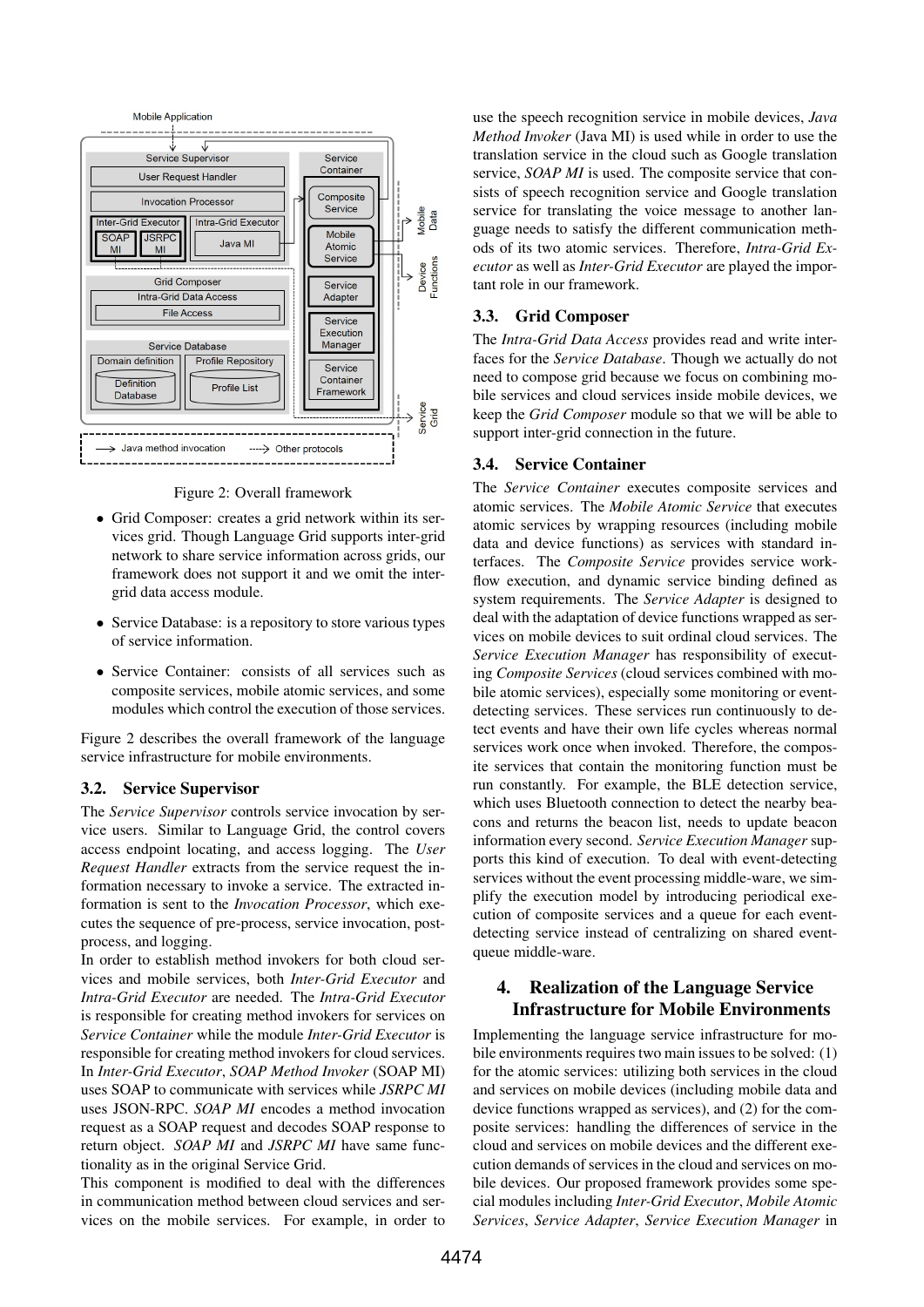| <b>Service Interface</b>       | Input              | Output           | <b>Function</b>                               |
|--------------------------------|--------------------|------------------|-----------------------------------------------|
| DeviceSpeechRecognitionService | Language           | Text             | Receive speech via the microphone and convert |
|                                |                    |                  | to text                                       |
| DeviceTextToSpeechService      | Text.<br>Language, | N/A              | Read a text                                   |
|                                | VoiceType,         |                  |                                               |
|                                | AudioType          |                  |                                               |
| DeviceGestureService           | Language           | Text             | Recognize text from hand-writing on screen    |
| DeviceLocationService          | N/A                | Position         | Return current position (latitude, longitude) |
| <b>DeviceTextService</b>       | Language           | ListOfSuggestion | Check spelling                                |
| <b>DeviceBLEService</b>        | N/A                | ListOfBeacons    | Detect nearby beacons                         |
| DeviceCameraService            | CaptureRequest     | CaptureResult    | Capture a single image from the image sensor  |

Table 1: Interfaces of device functions

order to fulfill these requirements. However, in the initial phase, we only force on the most important parts to realize the language service infrastructure. They are the *Mobile Atomic Services* and the *Service Adaptation*.

# 4.1. Mobile Atomic Services

This is one module of *Service Container* component and consists of mobile data wrapped as services and device functions wrapped as services. Mobile data can include user's dictionaries or parallel texts or any user data which can be wrapped as services with wrappers compatible wrappers with our framework. In order to utilize the device functions, the compatible interfaces (Table 3.4.) are provided using device native APIs.

### 4.2. Service Adapter

This is one module of *Service Container* component to deal with the adaptation of device functions wrapped as services on mobile devices. Since services in the cloud usually require input and output parameters, services on mobile devices sometimes does not require all those parameters (because service on mobile devices use device components as input and output), some services which have the same functionality in the cloud and on mobile devices have different interfaces. For instance, the interface of speech recognition service in Language Grid has *speech* as input while the interface of speech recognition service in mobile devices does not. This complicates the developers' task when they create the composite service. For each concrete service, they have to write one composite service that corresponds to that service's interface. It is more convenient for developers if they need to write just one composite service and have it bound to many concrete services that have the same functionality. Service adapters in the framework are the bridge between the developer view and concrete services. Service adapters can handle:

- the difference in service names (for example: the composite service requires *DeviceTextToSpeechService* but the concrete service is *TextToSpeechService*)
- the difference in service input and output parameters (for example: *DeviceTextToSpeechService* requires only language as input parameter but *TextToSpeech-Service* requires both *language* and *speech* as input parameters)



Figure 3: An example of interface adaptation process of text-to-speech translation service

Our proposed solution is to select the *Service Adapter* automatically by *Service Container* when the adaptation is needed. When a composite service combines *Translation-Service* and *DeviceTextToSpeechService* and the concrete service of *DeviceTextToSpeechService* is the cloud service, the *Service Container* assign the *Service Adapter* to the target of invocation of *DeviceTextToSpeechService* from the composite service (Figure 3). In this example, *DeviceText-ToSpeechService* is required but the concrete service is *Text-ToSpeechService* so the service names are obviously different. Moreover, the text-to-speech service on Android devices does not need the output parameter (because the speech can go directly through the speaker) whereas the text-to-speech service in Language Grid requires the speech as the output parameter. Therefore, *Service Adapter* has to deal with two differences (the difference in service names and the difference in service input and output parameters). The different in service name is fixed in the process of returning the actual wrapper by *Service Container*. Instead of finding service by types, *Service Container* will find all services and return the compatible service by using the mapping table. The different in service input and output parameters is fixed by adding more functions corresponding to each service adapter. For example, the adapter for *DeviceTextToSpeechService* needs a function to read the audio file from the output of *TextToSpeechService* on the mobile device. Table 4.2. shows some examples of how to solve different interfaces between mobile services and cloud services.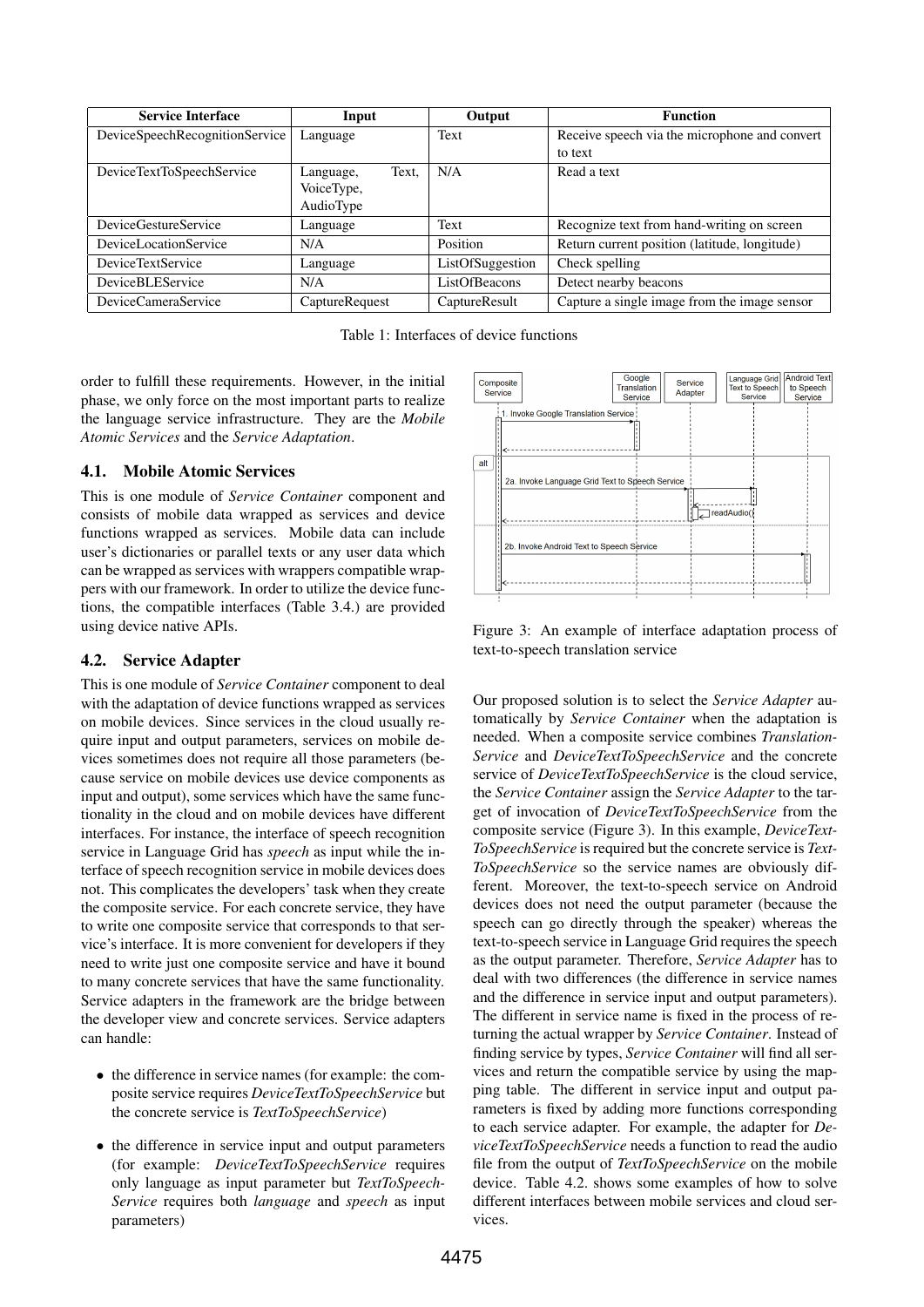| <b>Adapter Name</b>       | <b>Service Interface</b><br><b>Service Interface</b>                                                                                         |                                                                                                                                                                                            | <b>Description</b>                                                                                                                                                                                                                                                                                      |
|---------------------------|----------------------------------------------------------------------------------------------------------------------------------------------|--------------------------------------------------------------------------------------------------------------------------------------------------------------------------------------------|---------------------------------------------------------------------------------------------------------------------------------------------------------------------------------------------------------------------------------------------------------------------------------------------------------|
|                           | (Android)                                                                                                                                    | (Language Grid)                                                                                                                                                                            |                                                                                                                                                                                                                                                                                                         |
| DSRStoSRSAdapter          | public interface<br>DeviceSpeechRecognitionService {<br>String recognize (String language);                                                  | public interface<br><b>SpeechRecognitionService</b> {<br>String recognize (String language,<br>Speech speech);<br>String[] getSupportedVoiceTypes();<br>String[] getSupportedAudioTypes(); | This adapter implements the adap-<br>tation of speech recognition service<br>in Language Grid to the speech<br>recognition service on Android de-<br>vices. A function to record an audio<br>file from the microphone to be the<br>input of speech recognition service<br>in Language Grid is required. |
| <b>DTTSStoTTSSAdapter</b> | public interface<br>DeviceTextToSpeechService {<br>void speak (String language, String<br>text, String voiceType, String<br>audioType);<br>. | public interface<br><b>TextToSpeechService</b> {<br>Speech speak (String language,<br>String text, String voiceType, String<br>audioType);<br>$\cdots$                                     | This adapter implements the adap-<br>tation of text-to-speech service in<br>Language Grid to the text-to-speech<br>service on Android devices.<br>function to play an audio file, which<br>is the output of text-to-speech ser-<br>vice in Language Grid, is required.                                  |

Table 2: Examples of interface adaptation of mobile services (Android) and cloud services (Language Grid)

# 5. Case Study

In this section, we will introduce some examples which use both services in the cloud and services on mobile devices to support people overcome the language barrier in intercultural and multilingual environments.

### 5.1. Mobile Shopping Translation System

As mentioned in the scenario in the Introduction, the store in the system will have a beacon that advertises the store's information. When travelers across the store, their mobile devices (running the application of this system) will receive notification from the beacon. Travelers can view on the mobile or listen via their headphone the summary or detailed information from the stores in their own language before making decision to go inside the store or not. The beacon only advertises the store's information; other information will be transferred between the system server and the user's mobile device associated with existing translation services provided in the cloud. The stores can promote their information in any language, regardless of customer's languages and the language translation is done transparently to the customer. The customer can choose the language desired.

In Mobile Shopping Translation System, composite service is a combination of BLE service, translation service and text-to-speech service. BLE service is a service on mobile devices. Translation service can be any provided translation service in the cloud such as Bing translation, Google translation, Baidu translation. Text-to-speech service can be a service in the cloud (for example text-to-speech service of Language Grid) or a service on mobile device (for example text-to-speech function on Android device wrapped as a service). This example application shows the necessary of composing cloud services and mobile services. Without the proposed language service infrastructure, it is more complicated to combine the BLE function, the text-to-speech function with the translation service in the cloud since the device functions have not realized as services. In addition, developers have to write two different composite services, one for the text-to-speech function on the device and one



Figure 4: The composite service of Mobile Shopping Translation System (MSTS)

for the text-to-speech service in the cloud. Moreover, if someone else has to develop other application which requires BLE function or text-to-speech function, he or she has to write everything from the beginning. Thanks to the proposed language service infrastructure, BLE function and text-to-speech function are realized as services, developers easily combine them with other services and they need to write only one composite service which can use both textto-speech service in the cloud and text-to-speech service on mobile devices (Figure 4).

The language service infrastructure calls the *ServiceContainer.java* file of the *Service Container*, method *findAll()*, which returns all types of services, while the *BindingServiceFactory.java* (Figure 5) is called to check if the composite service needs *DeviceTextToSpeechService* while the wrapper provides *TextToSpeechService*; the adapter must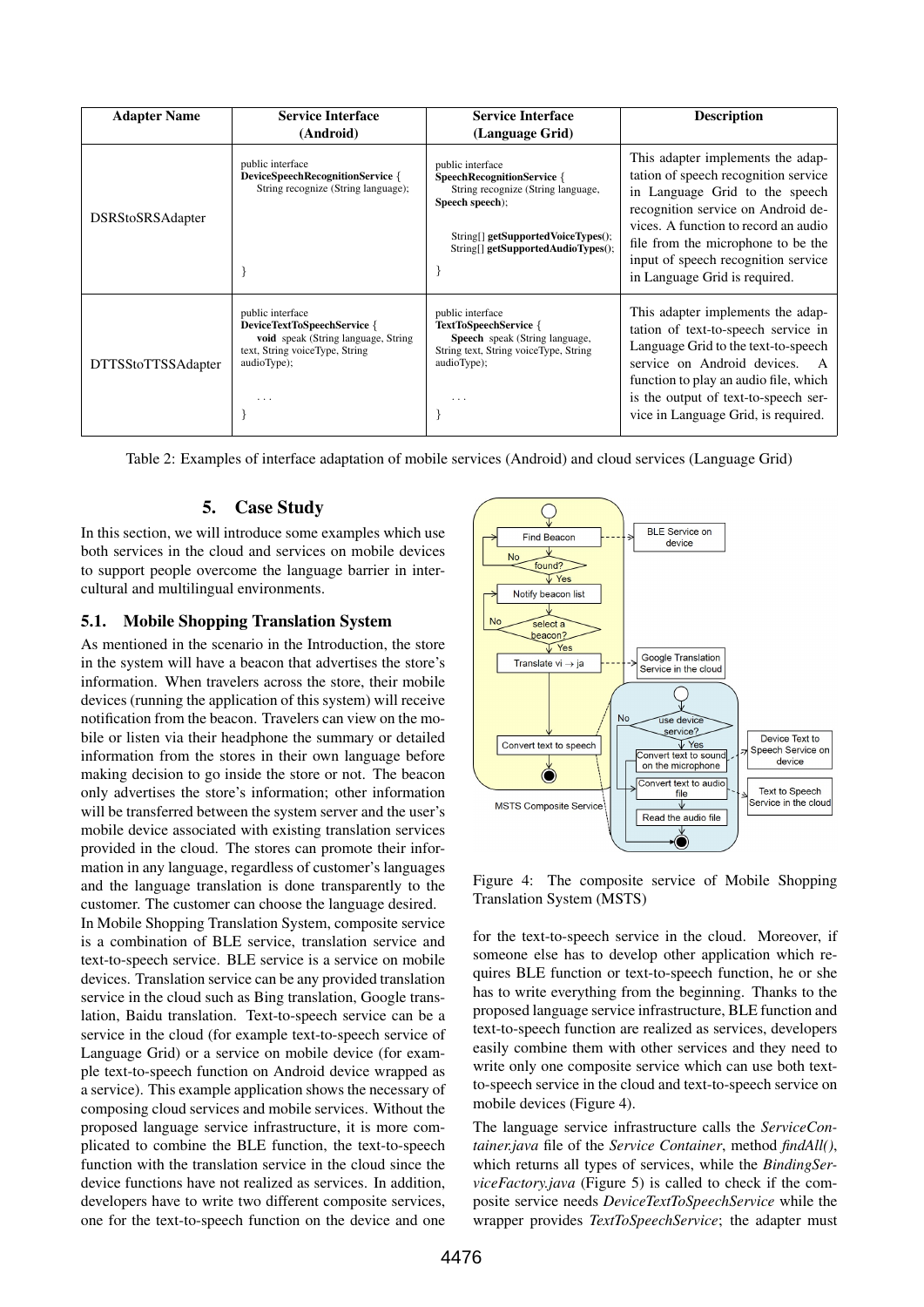

Figure 5: Classes related with interface adaptation process in Mobile Shopping Translation System application

download the audio file to the device and play it because the result of the actual wrapper has no output parameter.

In *BindingServiceFactory.java* file of the *Composite Service*, the variable *interfaceClass* is the interface that the composite service will invoke. The variable *clazz* is the class of wrapper. The variable *s* is wrapper instance. What adapter is required to do is convert the interface that *clazz* implements to *interfaceClass*.*findAdapter()* function is implemented as a table-lookup process.

# 5.2. Other Applications

There are more interesting applications that can be created as combinations of services in the cloud and services on mobile devices. People have already developed some initial applications; but they have to develop everything by themselves. Due to our proposed infrastructure, their tasks become easier because they only have to combine the existing services in the cloud and on mobile devices. Our proposed infrastructure has covered most of the main issues in more fully utilizing the power of cloud services and mobile services.

• Speech translation application: This application receives speech via device's microphone, converts to text, translates it into target language and output the translated text as speech via the device's loudspeaker. The speech recognition service, translation service and text-to-speech service are required. However, both mobile device and the cloud provide the speech recognition service and text-to-speech service. To utilize both cloud and mobile services, two adapting functions are needed: one function to record an audio file from the microphone and pass it as input to the speech recognition service in the cloud and one function to play an audio file, which is the output of text-to-speech service in the cloud.

- User manual from the bar code application: The main idea of this application is to use device's camera to scan a bar code then retrieve and show the corresponding user manual (and price). Therefore, the composite service includes the camera service, user manual corpus. The camera service is a mobile service while user manual corpus is the service in the cloud. The translation service in the cloud and user dictionaries on the mobile device may be integrated if necessary.
- Photo wiki application: The main idea of this application is to use device's camera to scan a word of interest to the user and return the wiki of that word. The camera service, image-to-text service and wiki resource are three main services in the composite service needed for this application.

# 6. Related Work

Numerous of platforms have been proposed for creating, coordinating and making language resources available and readily usable for users. They are Language Grid (Ishida, 2006), PANACEA (Bel, 2010), Meta-Share (Piperidis, 2012), and LAPPS (Ide et al., 2014). None of these, unfortunately, satisfy the requirements of utilizing services in the cloud and device functions on mobile devices, none of them is satisfied. Language Grid, PANACEA, Meta-Share, LAPPS provide language resources and language tools and some of them provide a workflow manager or composition tools but all of them are web-service based. None of those platforms offer services targeting mobile device function. The proposed framework can utilize services on both cloud and mobile devices, as well as supporting the combination among them.

Language Grid (Ishida, 2006), Meta-Share (Piperidis, 2012) define their own standards to ensure the compatibility of services. The core of the Meta-Share model is the *resourceInfo* component, which contains all the information relevant for the description of a language resource. LAPPS (Ide et al., 2014) defines a *Web Service Exchange Vocabulary* and established a *Web Service Exchange Vocabulary Repository*. Each service in the LAPPS Grid publishes metadata describing what it requires for input and what it produces as output. *Web Service Exchange Vocabulary* specifies a terminology for a core of linguistic objects and features exchanged among natural language processing tools. That is, it not only identifies a standard terminology but also indicates the relations among them. PANACEA (Bel, 2010) is grounded on the use of existing standards for defining web service input and output formats, i.e. Traveling Objects. It has implemented converters to reduce the bulk of input and output format problem. Our proposed framework aims to solve the differences between the interfaces of services on cloud and services in mobile devices. Those services have the same functionality but require different input and output parameters since mobile devices can interact directly with users via their device components such as the microphone or speaker. Thanks to the *Service Adapter* module in our proposed framework, this issue is